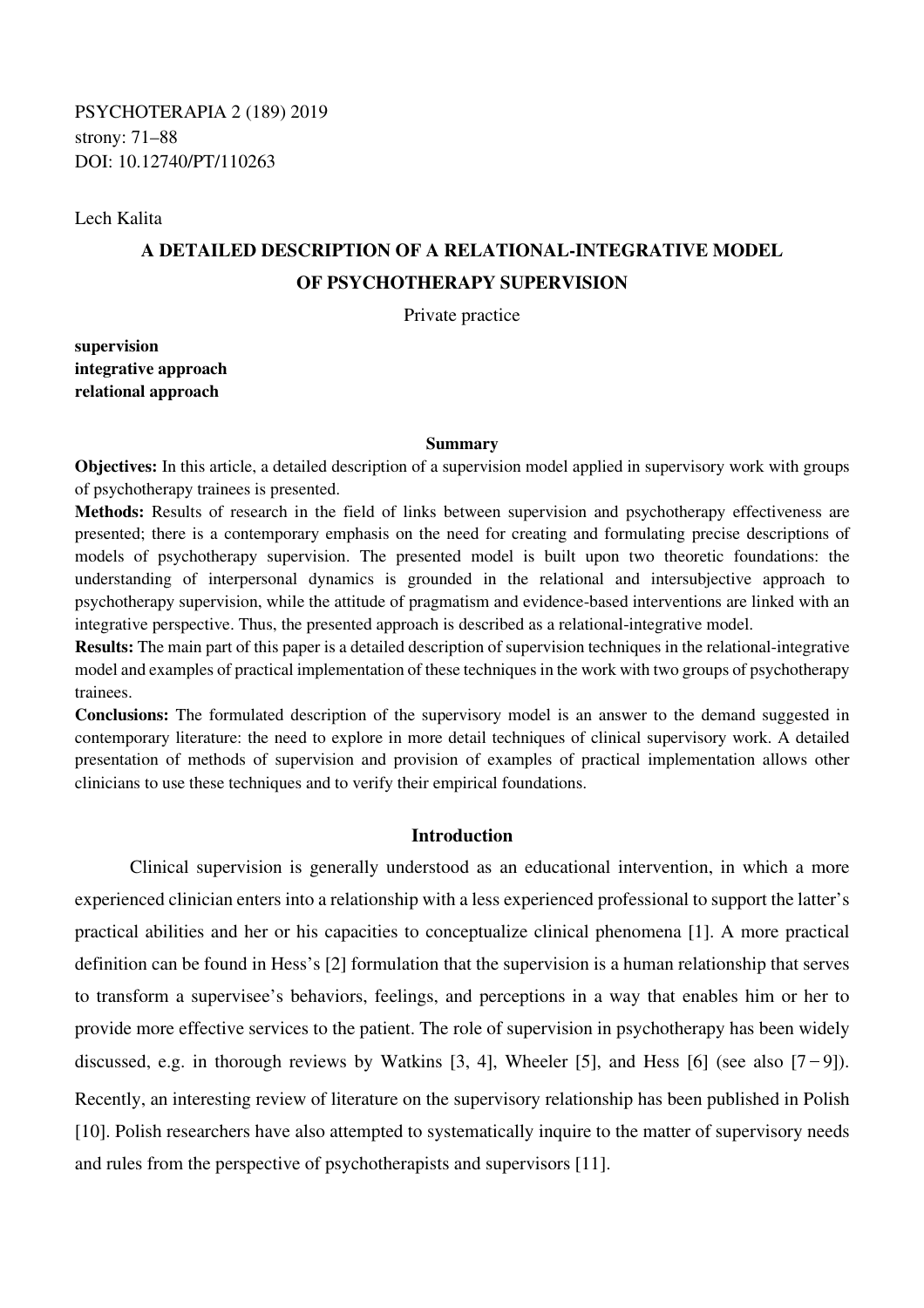One important challenge for contemporary models of aid is to examine the effectiveness of supervision in different contexts and circumstances. The issue of ambiguous results regarding the relationship between supervision and effectiveness of psychotherapy has been raised by Watkins [4], and Ladany [12] has highlighted the need to address particular dimensions of the supervisory relationship in more detail: she pointed directly to personal style, technique, and the behavior of the supervisor. The presented work is in line with Ladany's [12] suggestion and aims at presenting details of a model of supervision that is implemented in group work with psychotherapy trainees. Thus, the review of up-todate knowledge about clinical supervision is limited to the absolute minimum, focusing on its relationship with the effectiveness of psychotherapy.

 Watkins [4] presents a critical review of research in the area of links between supervision and effectiveness of psychotherapy. His review included analyses conducted between 1981 and 2006 and is supplemented by his own systematic review of articles published between 2006 and 2011. His detailed research shows that in the last 30 years, only 18 such studies were conducted, and of this small number, one third had to be excluded due to the lack of factual focus on the relationship between supervision and effectiveness. Watkins concludes that we still lack strong evidence for links between supervision and therapy effectiveness and encourages further studies. However, he stresses that recent years brought a number of studies with a consistent, promising methodology, most notably research by Bambling et al [13].

 Bambling's team [13] focused on establishing how alliance-oriented supervision influences the effectiveness of psychotherapy in 127 patient-therapist pairs. Those pairs were randomly distributed between two groups: only in one of them, the therapist was supervised. Moreover, the supervised group was further divided into two subgroups: in the first subgroup, the supervision was focused on an interpersonal, relational dynamics that facilitates therapeutic alliance; in the second subgroup, the supervision was focused on specific abilities and techniques of establishing therapeutic alliance. Dependent variables included both depressive symptom measures and working alliance measures. In both subgroups of the supervised group, the working alliance was significantly  $(p<0.01)$  higher ("relationship" subgroup: mean value of 233.9 points in the Working Alliance Inventory; "techniques" subgroup: 225.5 points) than in the unsupervised group (mean value – 191.6 points). Analogously, symptomatic reduction, measured with Beck's depression inventory (the mean value at the beginning of psychotherapy was 33 points in both groups) was significantly  $(p<0.01)$  higher in the supervised group (average reduction of BDI to 6.3 in the "relationship" subgroup and to 8.6 in the "techniques" subgroup) than in the unsupervised group (average reduction of BDI to 12.2).

 The comparison between subgroups showed no significant differences both regarding the quality of alliance and symptom reduction. In the discussion of these findings, the researchers suggest that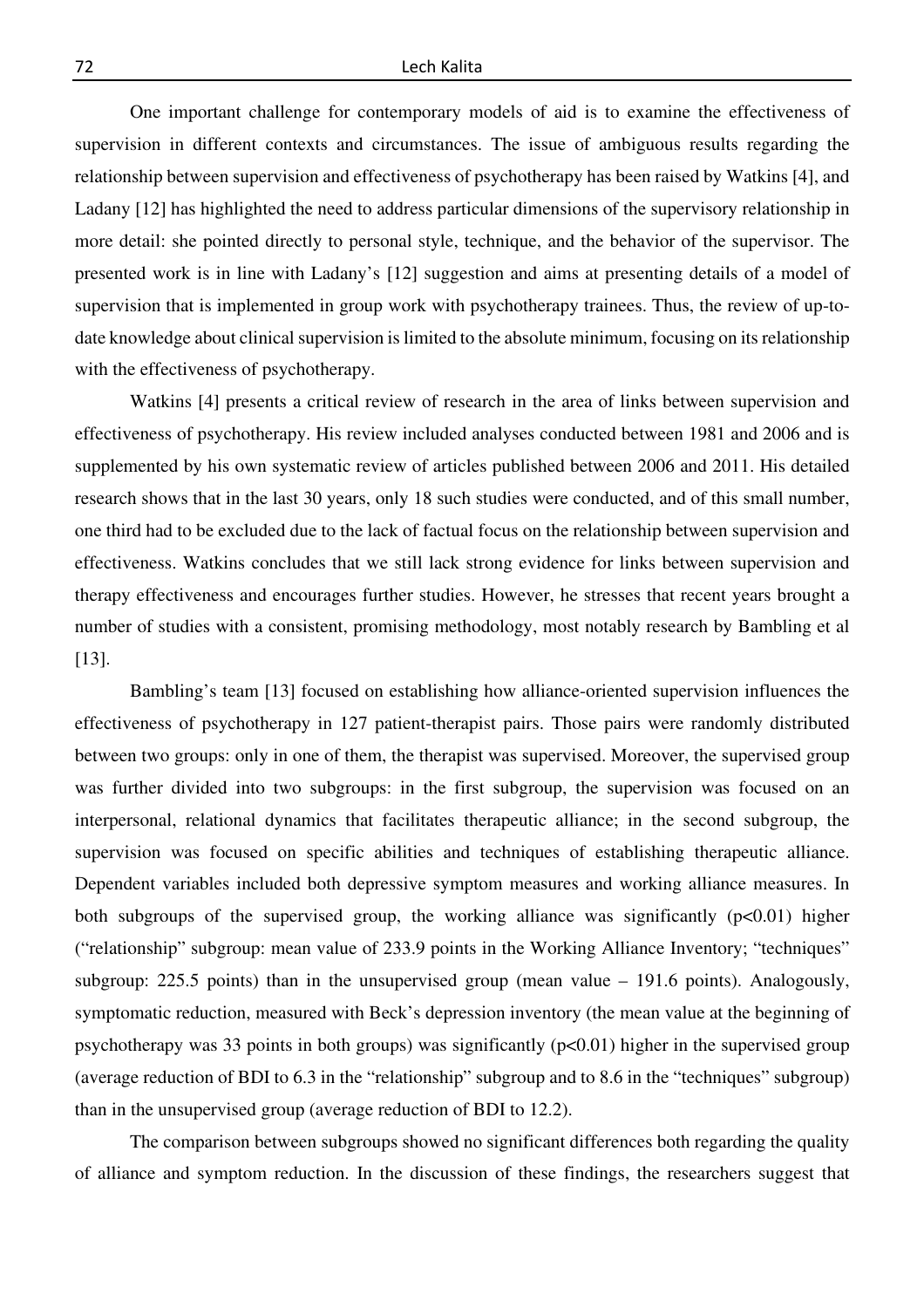supervisory interventions aimed at insight into the relationship and interventions focused on a cognitive and behavioral approach to techniques affect the effectiveness of therapy in a similar manner, both at the dimension of therapeutic alliance and at the dimension of symptom improvement. Perhaps the effectiveness of supervision is based on the general focus on the therapeutic alliance or on the influence of common factors [14]. Thus, it can be said that supervision probably plays an important role in building a working alliance and in symptom reduction in psychotherapy but no specific direction of organizing a supervisory session can be suggested. Bambling and his team speculate that common factors that significantly contribute to psychotherapy effectiveness [14], can also prove to be an important aspect of effective supervision.

 The role of common factors in effective supervision, similar to the role of common factors in effective psychotherapy, is also suggested by the results of a study conducted by Weck, Kaufmann, and Witthoft [15]. The researchers focused on topics and processes involved in the supervision of 791 psychotherapy trainees in cognitive-behavioral and psychodynamic training. The most frequent topics included therapists' interventions, working alliance, keeping patients in therapy, and therapeutic goals. The most common technique of supervisory work was case discussion. The authors did not find any significant differences between the supervision of clinical work between the two modalities, i.e. cognitive-behavioral and psychodynamic.

 Milne et al. [9] focused on the "synthesis of empirical data" in supervision. On the basis of a systematic review of literature, they created an integrative summary of concepts and models of supervision described in 24 research articles. Basing on qualitative analysis of data presented in the analyzed papers, Milne's team proposed a basic, conceptually integrative, evidence-based model of clinical supervision that included 26 types of supervisory interventions and 28 mechanisms of change. The most frequent supervisory interventions include teaching and advising (present in 75% of studies included in the model), corrective feedback (63% of studies), observation of sessions or analyses of session recordings/notes (42%), goal setting (38%), and data-gathering and clarifying (38%). Among the 28 identified mechanisms of change, as many as 82% belong to the "cycle of learning from experience" described in Kolb's model [16]. This cycle includes the phases of direct experiencing (in this instance – the therapist's experience of psychotherapy with her or his patient), reflective observation (analyzing experience), abstract conceptualization (deriving conclusions from experience) and, finally, active experimenting (implementing conclusions into real life).

# **Detailed presentation of a relational-integrative supervisory model: theoretic context**

 On the background of cited research data, I propose a detailed description of a supervision model for a group of psychotherapy trainees. The model was implemented in a research project conducted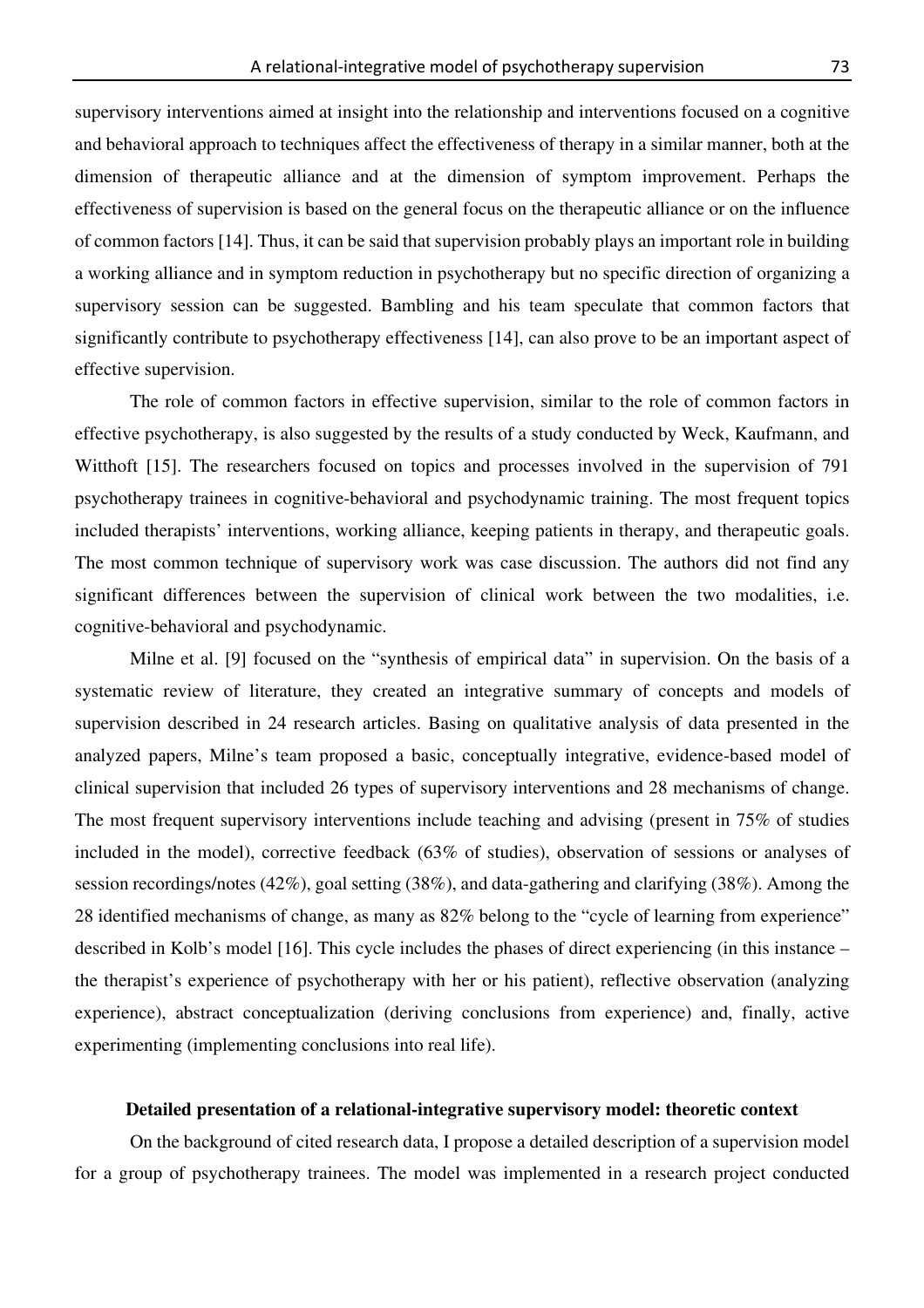continuously since 2016 and has been described elsewhere [17]. This model includes both a relational aspect of the working alliance and a dimension of goals and tasks [13]. In compliance with a proven role of common factors in psychotherapy [14] and a very probable role of common factors in supervision [13, 15] the supervisory techniques in the presented model are based to a large degree on an integrative perspective, in which the supervision is seen as a space of collaborative search for most helpful ways of supporting the development of a therapeutic process with the broadest choice of measures possible on base of contemporary knowledge, patients' needs, therapists' abilities, and the supervisor's abilities. In this perspective, clinical supervision can be defined, after Hess [2], as a human relationship that serves to transform behaviors, feelings, and perceptions of a supervisee in a way that allows her or him to offer a more effective treatment to the patient. Supervisory work on a relational aspect (interpersonal dynamics) of a therapeutic alliance in this model can be traced to experiences of relational an intersubjective approaches in psychotherapy – *i.e.* perspectives precisely focused on exploration of subtle relational phenomena and on describing the contribution of both participants of a therapeutic encounter to the quality of a working alliance (see *e.g.* [18, 19]). The presented model of supervision aims to bridge these two perspectives (integrative and relational) as complementary and non-conflictual.

Brown [20] argues that the integrative or contextual concept of common factors can be combined with particular therapeutic approaches, defined by specific techniques. Zarbo et al. [21] stress that integrative approach to psychotherapy is not equal with eclective stance; in such terms, a relationalintegrative model of supervision requires that the supervisor is both familiar with the relational paradigm and has knowledge in other concepts of schools of psychotherapy.

 In their thorough book on supervision, Frawley O'Dea and Sarnat [22] describe a number of distinct models, based on different approaches to the three fundamental dimensions: the supervisor's authority, the supervisor's focus, and the supervisor's role in the relationship. In the relational model, the supervisor's authority is not a given and is not referred to her or his expertise or knowledge in theories and techniques but to a developed ability to understand relational dynamics (including acting out behaviors) in therapeutic and supervisory dyads. In this aspect, the supervisor is more of a participant in the supervisory relationship, in which both parties influence each other. The supervisor's area of focus is broad, as the supervisor attends to relational issues in the therapist-patient couple and in the supervisorsupervisee couple. The field of supervised phenomena includes also somatic sensations, affects, and dreams. The way of the supervisor's participation in the relationship also includes the exploration of unconscious engagement in the therapeutic relationship and the supervisory relationship. The supervisor participates in various ways, e.g. by giving information about the supervisee's feelings or by containing them but always tries to remain aware of the relational situation and to include the supervisory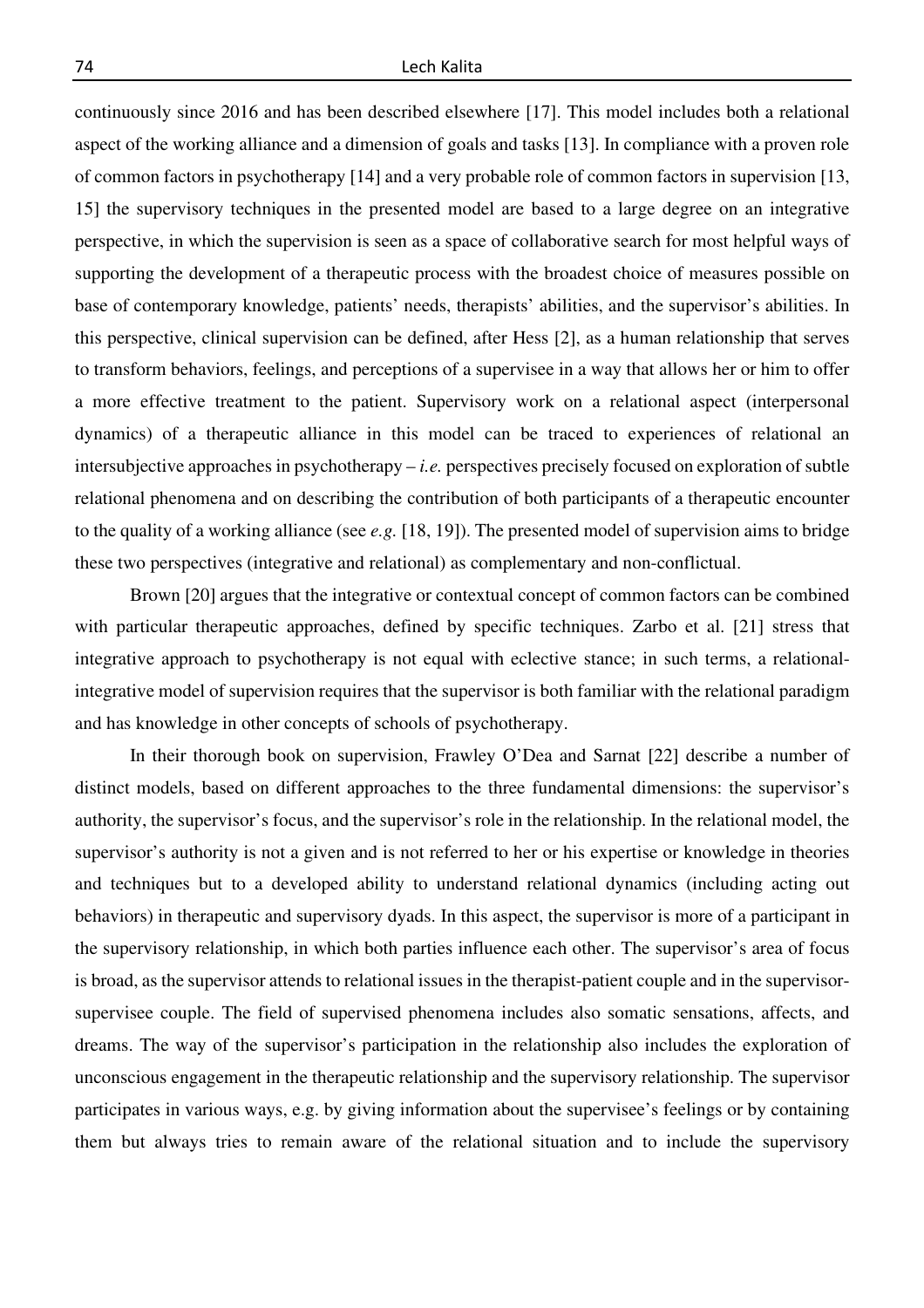relationship in the picture. Such an approach to learning via supervision emphasizes the role of a lived experience ([22, p. 41], see also the cycle of "learning from experience" by Kolb [16]).

 An important aspect of the relational approach to supervision is the inclusion of a parallel process: a situation in which the patient unconsciously communicates his or her experience, feelings, or conflicts to the therapist, who, in turn, unconsciously communicates this material to the supervisor [23]. From this perspective, the parallel process can be used to 1) explore the patient-therapist dynamics; 2) explore the therapist's internal dynamics ; 3) explore the therapist-supervisor dynamics. Each of these areas can facilitate the development of the therapeutic process, as well as the supervisory process [23, p. 297]. A neurobiological foundation of the idea of the parallel process can be found in research on mirror neurons [24, 25].

 Norcross and Popple [26] have formulated some clear-cut rules on which an integrative approach to psychotherapy supervision is based. The primary aim of integrative supervision is to support the supervisee in an integrative approach to clinical work – in order to heighten her or his effectiveness. To reach this aim, the supervisor can encourage the supervisee to identify situations in which a referral to another professional can be beneficial (which sometimes happens to be the best intervention in the case of inexperienced therapists) or to apply integrative methods of clinical work (which is commonly beneficial in the case of more experienced therapists).

 The main tasks of the supervisor in the integrative perspective are promoting an attitude of respect to empirical data; assessment of the patient's functioning on the basis of characteristics not only related to the diagnosis; inclusion of variables such as the patient's reactivity, culture, preferences, coping styles; facilitating and monitoring the therapeutic relationship, especially regarding common goals; addressing frustration and consternation in the supervisory relationship. One of the most important aspects of this supervisory stance is a pragmatic attitude and unceasing observation: what works and what does not work? Such evaluation should simultaneously encompass the patient's functioning, the development of the therapeutic process and the development of the supervisory process. In the integrative approach, the supervisor interchangeably assumes roles of a lecturer, a teacher, a consultant, a colleague, a controller, a supporter, a mentor, and a quasi-therapist [26].

 In line with Ladany's [12] suggestion to engage in a deeper exploration of the various practical dimensions of supervisory relationships, especially styles, techniques, and behaviors of the supervisors, what follows is a detailed description of a relational-integrative model of supervision.

## **Presentation of the relational-integrative model: techniques**

 This list is not intended as a full catalogue of every intervention possible to undertake in a relational-integrative model but serves as a review of the most crucial techniques and behaviors.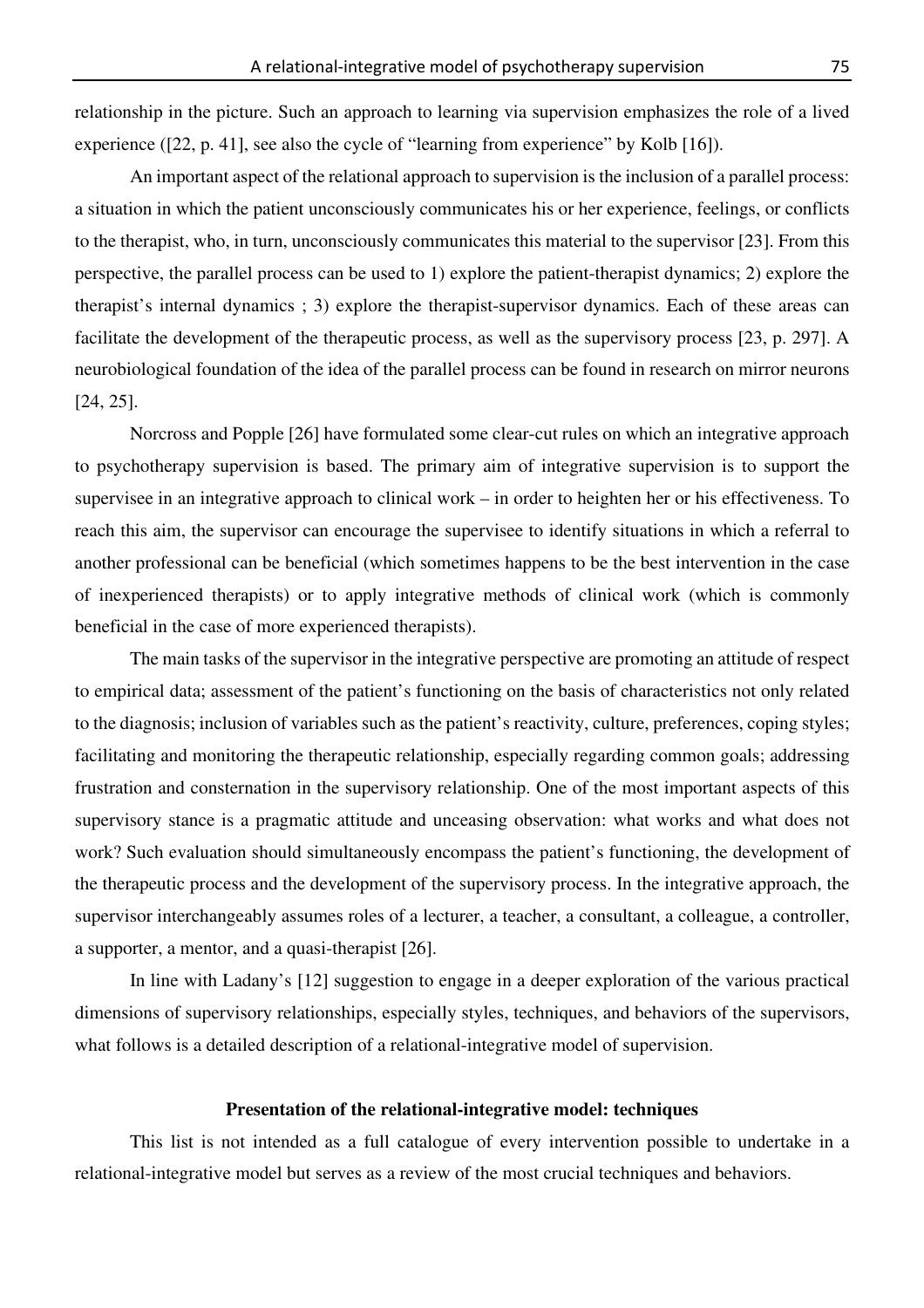## **A. Case description**

 The supervisor encourages his or her supervisees to prepare a description of a presented case. The possibility to read notes before the supervisory sessions gives the supervisor additional time to formulate hypotheses and saves time during the supervisory session. The supervisees describe facts from the patient's life, his or her family background, problems she or he stated at the beginning of therapy, and the history of the therapeutic process. The supervisees are also encouraged to describe their ways of understanding the patient.

#### **B. Defining the problem and the goal**

Every process of supervision should include an attempt to define the problem and the goal of work. (Does the supervisee need to ground her or his conceptual understanding? Does she or he experience difficulties in building an empathetic relationship with the patient? Does she or he observe recurring difficulties? Does she or he need to work on some particular technique?) These questions are restated in every session. (What does the supervisee need today in her or his work with the patient?) The precise defining of the goal of a supervisory meeting serves to improve the cooperation between supervisee and supervisor but also promotes a particular way of thinking, with a clear-cut focus on the awareness of goals of every therapy.

## **C. Formulating hypotheses**

 Together with the supervisee, the supervisor engages in formulating hypotheses regarding the patient's psychopathology and the understanding of a given moment in the development of the therapeutic relationship. The supervisor takes an inclusive stance: she or he accepts the multitude of possible perspectives of understanding human behaviors, emotions, and motivations. She or he does not force her/his own hypotheses nor she does she/he try to lead the supervisee in directions consistent with her/his own understanding – but she or he demands to motivate each hypothesis to build a convincing picture of the patient's psychic functioning. This approach facilitates a therapist's ability to convey their understanding in a more understandable way and promotes a culture of a careful, systematic formulation of hypotheses, as contrasted with an intuitive approach to work. The ability to formulate clear-cut and substantiated hypotheses regarding psychic functioning is a necessary condition for the inclusion of regressive experiences in attempts to understand the patient.

# **D. Parallel process**

 The exploration of a parallel process, *i.e.* of an unconscious transmission of relation patterns of a patient-therapist couple to a supervisee-supervisor couple, should include the unavoidable speculative nature of such a construct and the supervisor should explicitly state this in their conversation with the supervisee. At the same time, the concept of the parallel process can be included in various hypotheses formulated about the patient. In the exploration of this area, the dominant role is played by regressive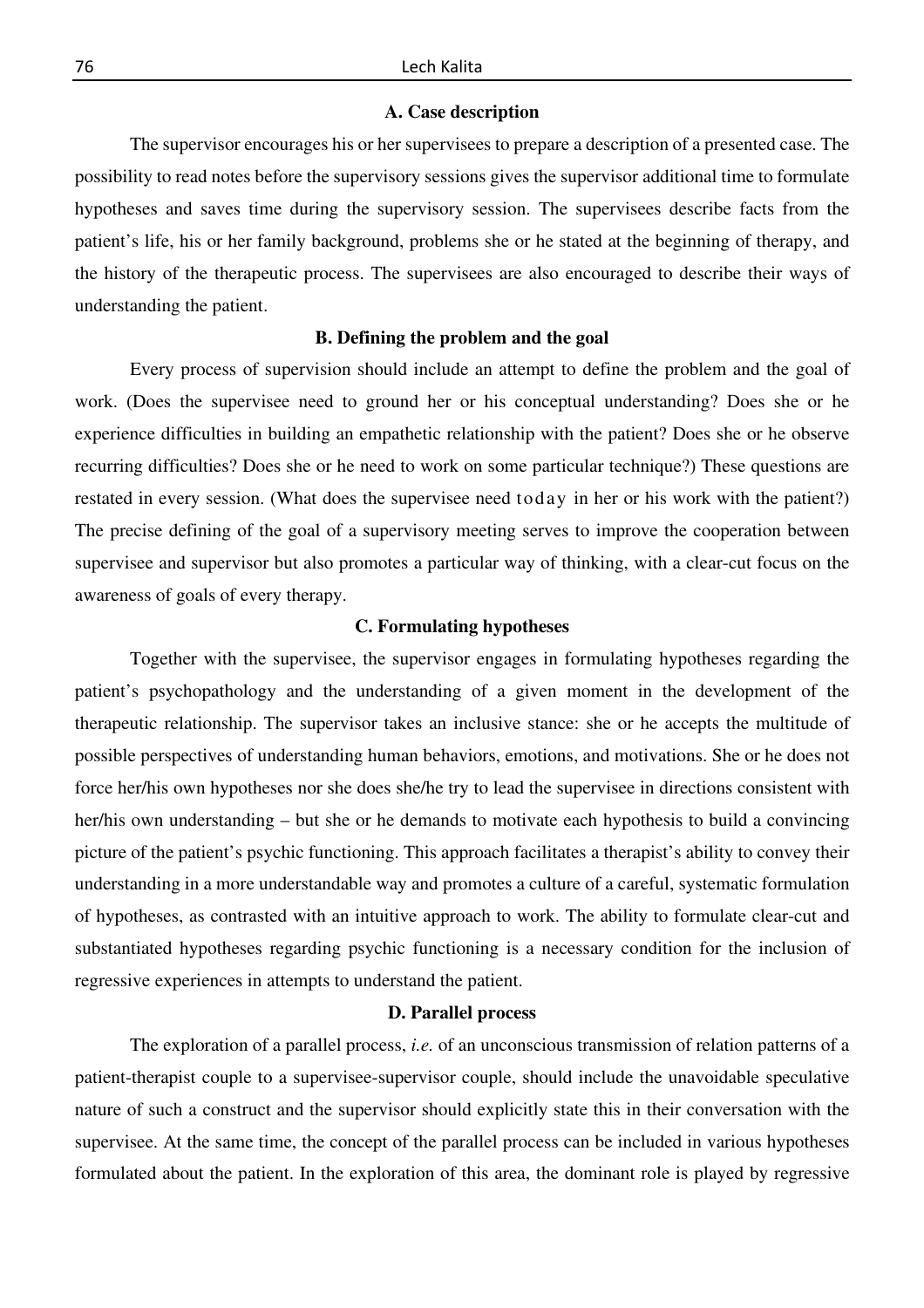experiences, which are the primary channel of communicating unconscious experience. Thus, supervision will also include exploration of the supervisees' impression of being with their patients: how do they feel on a somatic level? do they experience fantasies or associations unrelated with overt material of the session? how do they experience non-verbal communication with their patients? Conclusions regarding the parallel process, derived from exploring regressive phenomena, can be seen as valid (though still speculative) only if they can be clearly linked with a broader outlook on the patient's psychic functioning.

#### **E. Exploration of relational phenomena**

 An invariant dimension of the supervisory process in the attempt to explore relational phenomena, to link them with therapeutic goals, and to ground them in a broader understanding of each patient. The relational perspective allows including the participation of both patient and therapist in playing out relational patterns. Thus, it is an approach less focused on analyzing transference, which is standard in some schools of psychodynamic or psychoanalytic thinking, and more oriented towards defining a relationship dynamic created together by patient and therapist during the therapeutic session, and towards estimating each participant's contribution into playing out a particular pattern. The supervisory process can be seen in a similar way: not to treat every experience in supervision as an influence of a parallel process, but to include both parties (therapist and supervisor) in a mutually created supervisory relationship, and then – to estimate what each party brings into the dynamics.

# **F. Theoretic conceptualizations**

 It happens that attempts to formulate hypotheses about a patient's functioning require reference to particular theoretic concepts. The supervisor sometimes presents theories about psychopathology, psychic functioning, or therapeutic stance. The priority is always set on the practical link between the presented theory and clinical material, to prevent academic case discussions and to remain focused on more consistent and probable hypotheses that the therapist should be able to convey to the patient in a systematized way. The supervisor should explicitly point to the areas of his or her theoretical proficiency and might encourage supervisees to share their theoretical perspectives. Wherever possible, the supervisor should back theory with empirical research and point to the fact that some theoretical formulation has been proven by research.

# **G. Suggestions regarding working technique**

 In some cases (when needed by the supervisees), hypotheses regarding the patient's functioning can be supported by concrete propositions of applying a particular technique. Sometimes the supervisor suggests a general direction, at other times she or he can share exemplary statement she or he would formulate in the therapist's place. The supervisor should explicitly state that this is not the best possible approach to working technique but an example of her or his own way of talking to the patient. The main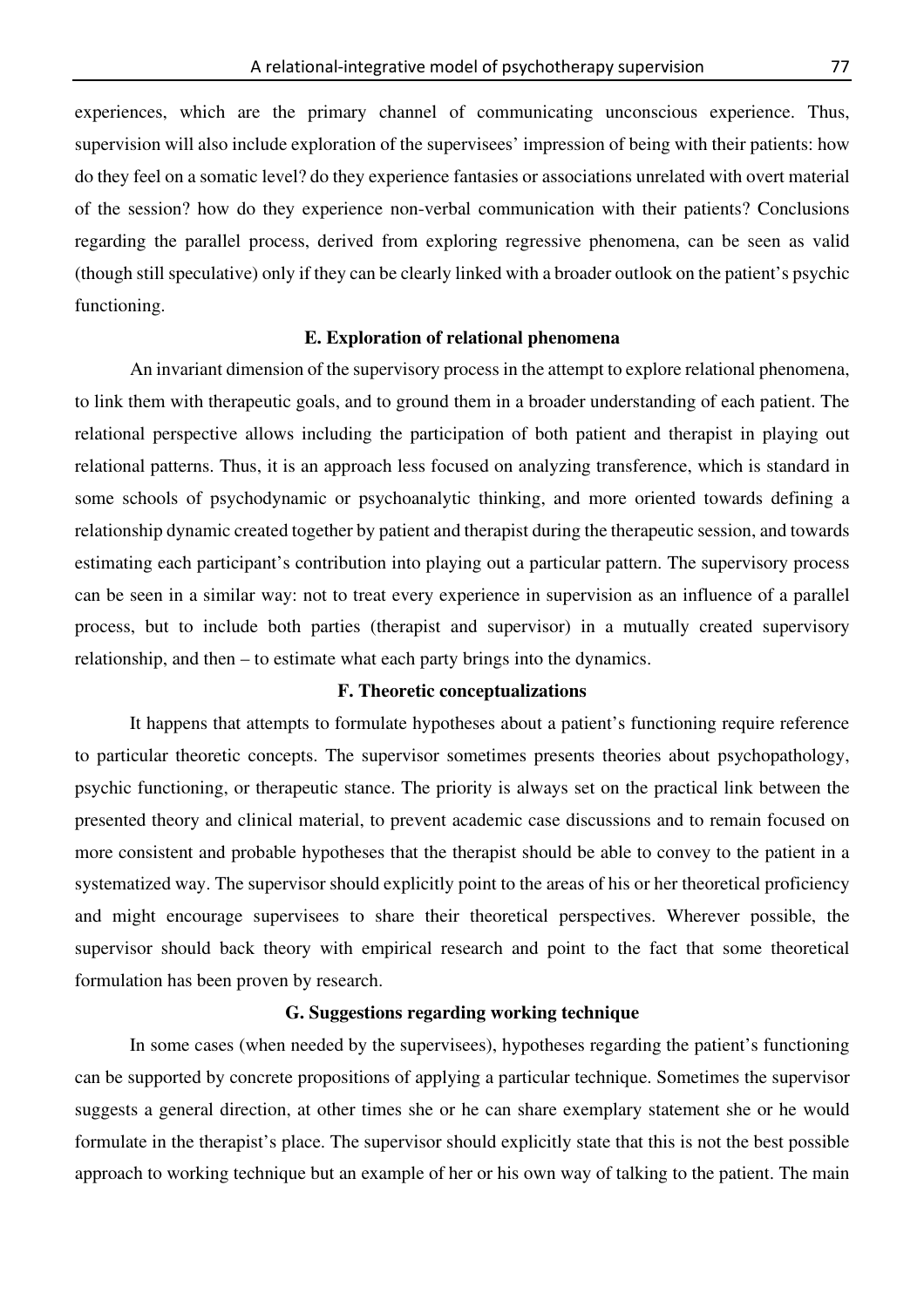aim of this intervention is to promote the ability to translate clinical hypotheses into the language of a direct dialogue with the patient. The supervisor encourages the supervisees to propose their own interventions. Sometimes supervisees might ask the supervisor direct questions about ethical issues or basic aspects of the therapeutic frame; in such cases, the supervisor should answer directly and explain the rationale for her or his answer (*e.g.* point to the ethical code or to a particular fundamental ethical rule).

#### **H. Sharing the supervisor's clinical experience**

 In some instances, the supervisor makes direct reference to his or her clinical work. One reason for such an intervention is to highlight the value of learning from experience: the supervisor shows that surviving difficult clinical situations in their work with a particular patient gives more freedom to attend to similar situations in work with other patients. The supervisor needs to stress that every therapeutic process and every patient-therapist couple are different and every analogy has limited, supportive value. The other reason to share clinical experience is the need to support the supervisees in tolerating frustrations and failures. The supervisor sometimes gives examples of his or her own therapeutic failures or insufficient understanding to encourage the therapists to tolerate the stance of humility and acceptance of unavoidable errors and misunderstandings – without losing the attitude of professional responsibility. This might help therapists in accepting their own mistakes in a less severe way.

#### **I. Supervision of supervision**

 The supervisor's catalogue of techniques includes also supervision of the supervisory process in which she or he is involved. Openness towards further perspectives of parallel exploring patient-therapist and therapist-supervisor relationships introduces an additional dimension of understanding and helps the supervisor in understanding his or her own attitudes in supervision and in defining his/her own role in relationships with supervisees.

# **An exemplary description of relational-integrative supervision in one-year-long group supervision with psychotherapy trainees**

The group of trainees consisted of:

- **T1**: A trainee in psychoanalytic psychotherapy
- **T2**: A trainee in Gestalt psychotherapy
- **T3**: A trainee in psychodynamic psychotherapy
- **T4**: A trainee in systemic psychotherapy
- **T5**: A trainee in integrative psychotherapy

 The group work clearly included four distinctive phases characterized with particular relational phenomena and by particular pragmatic needs of supervisees. Those phases corresponded with general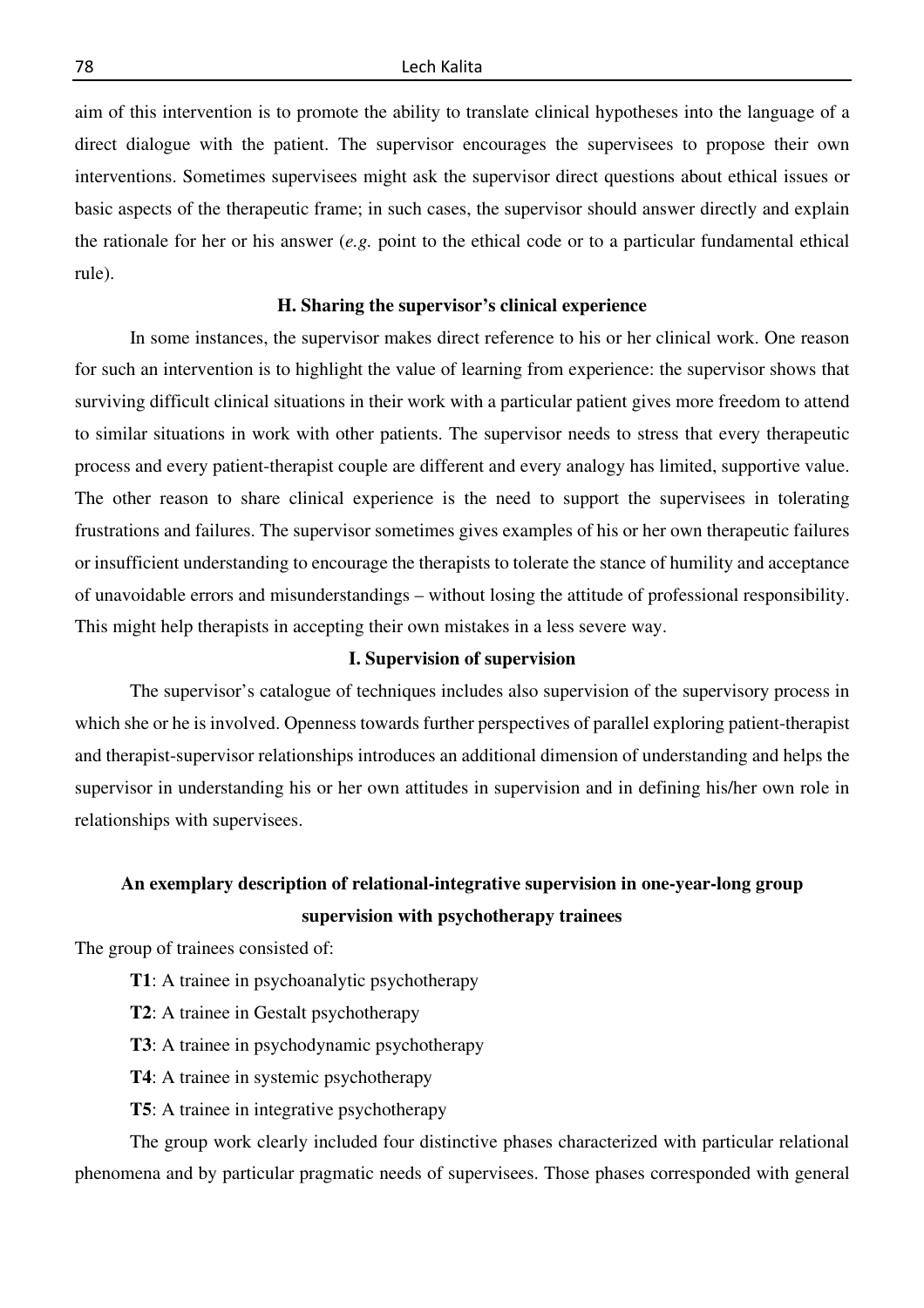phases of development of a group process – according to the scheme: orientation  $\rightarrow$  conflict  $\rightarrow$ cooperation and consistency  $\rightarrow$  goal-oriented activity (see *e.g.* [27], [28], [29]). In this paper, I mention the phases but I will concentrate on phenomena connected with the process of supervision and the development of supervisees.

# **Phase I**

 In the first phase of the supervisory work, the group was dominated by relational phenomena typical for newly founded groups: the participants co-created an atmosphere of mutual suspicion and persecution. The gathering of trainees representing differing therapeutic modalities resulted in the expectation of critic from both the supervisor and other participants. Due to the understanding of a relational aspect of the group process, the supervisor was attempting to openly encourage the participants to share their thoughts about the presented material in a theoretically neutral way, avoiding any jargon typical for each perspective. As there were 2 participants representing the psychodynamic/psychoanalytic perspective, the supervisor exemplified unnecessary "psychoanalytic jargon" and translated it into a common language for all participants. For example, the concept of "paranoidal anxieties" was translated into the need to build basic trust. The supervisor also stressed that the attempt to create a common language might sacrifice some clinical nuances but allows a more fluent exchange of thoughts. In the beginning, the supervisory sessions required a lot of activity on the supervisor's side, as the participants tended to hide in background and were hesitant to share their own understanding or hypotheses about the patient's functioning. The psychodynamic therapists (T1 and T3) started to share their thoughts with a bit more daring attitude and the supervisor attempted to actively include T2, T4, and T5 in their exchanges by asking them to contribute their own understanding. The relational dimension of the group dynamic was in some way parallel to the relational dynamics of therapeutic processes led by the trainees; as the group of trainees engaged in the search for a "common language in supervision", each therapist engaged in a similar search for "common language" with their patients, while both parties (in both relationships) experienced heightened anxiety and suspicion. The supervisor made note of his own anxiety in face of massive expectations from the trainees and accepted this feeling as an unavoidable playing out of a relational pattern typical for the first phase of human contact.

 On the integrative or pragmatic dimension of the supervisory model, the first phase of group work can be described as a time of the most intensive focus on formulating a goal of psychotherapy accepted by all involved parties. The supervisor might have irritated the participants by his ever-repeated question about goals they have negotiated with each patient but this was a very conscious attempt to promote a culture of the precise formulation of a direction and area of work. The first phase of group work was also the most technique-oriented phase. The participants asked about various details about therapy settings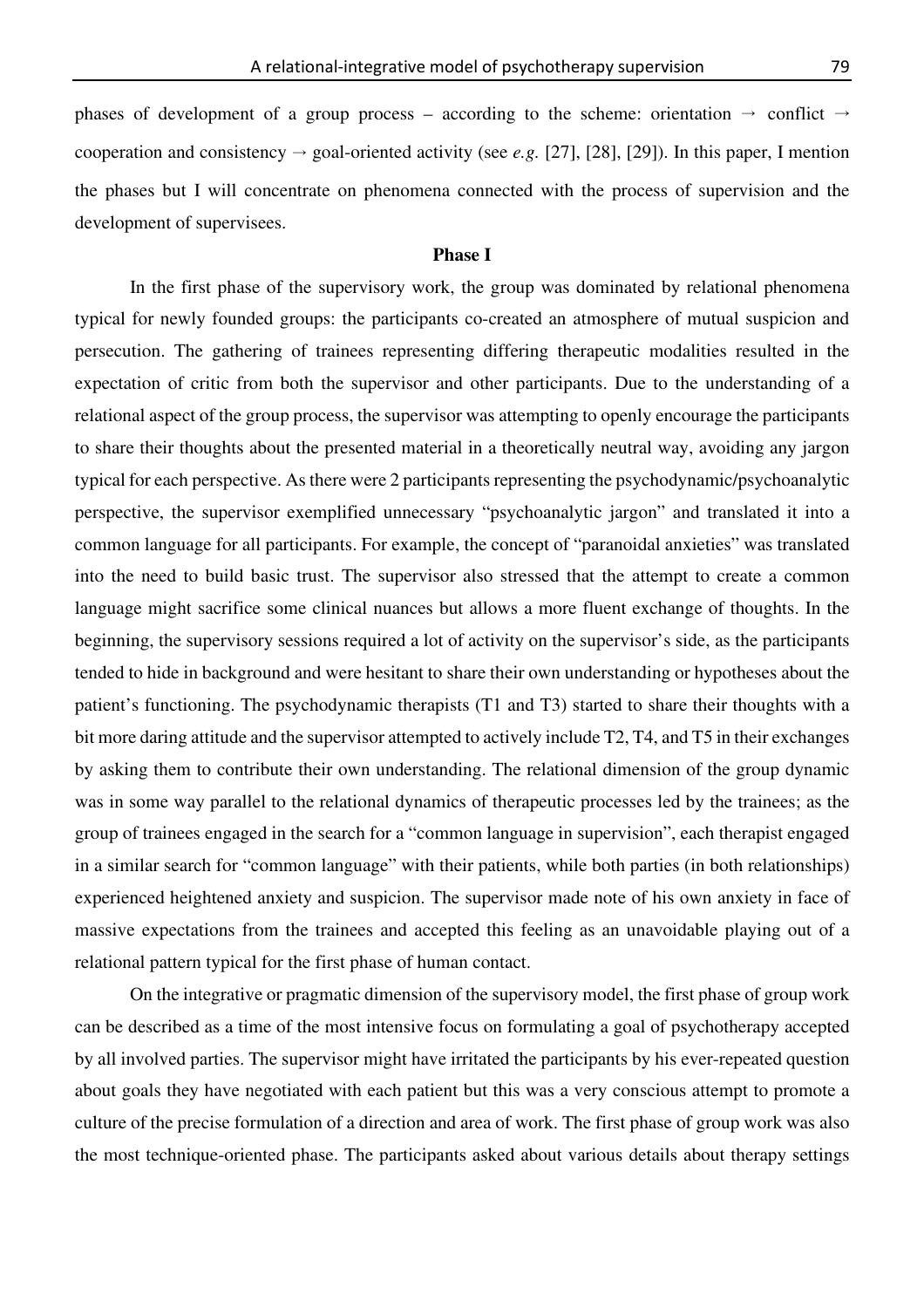and about ways of conducting initial sessions. The supervisor tried to address these questions directly, emphasizing that his answers are in most cases just one possible perspective, not the only one.

#### **Phase II**

 On the relational dimension, the second phase of the supervisory group work brought lessening of relationships founded on suspicion and mistrust and the introduction of rivalry. When the participants started to share their thoughts in a more direct way and when they all had already shown some parts of their clinical work, they started to engage in conflicts related with the attempt to build their confidence on devaluating other perspectives. The supervisor decided to intervene directly and quickly to this relational dynamic: he pointed out the moments of unnecessary antagonisms and suggested that "alien" ways of working can be translated into a common language. For example, in this phase of work, T2 – the Gestalt therapist, presented her work which included the "empty chair" technique. The other participants considered her technique "odd" and started to talk about possible abuse by the therapist. The supervisor intervened and explained that T2 is conducting her therapeutic tasks by the means she had learned to use in her therapeutic training; then, he proposed that the other participants could try to describe the technique of an empty chair by their own therapeutic modalities. The supervisor also explained that in his view, T2's intervention was helpful and he perceived it as an attempt to concretely support her patient who was experiencing difficulties in benefiting from an abstract conversation about mental representations of significant persons. T4 noted that in systemic work, she makes similar use of the presence of various family members. Her statement was far more benign than the earlier accusations. The other participants connected on a similar note and the relational scheme of rivalry was transformed into a more cooperative one. The supervisor's interventions in this phase were focused on resolving similar problems.

 On the integrative dimension of the supervision, this phase of work required the most intellectual effort from the supervisor, as rivalry and tension between the participants demanded that hypotheses about the patient's functioning had to be simultaneously translated to various "languages" and then integrated into a common thought acceptable by all participants. The pragmatic approach to the therapeutic processes required the support of the therapists in building a context for understanding their patients' difficulties – so that they would be more able to formulate interventions aimed at goals defined in phase I.

 Also, on the boundary between the relational and pragmatic perspective, some parallel phenomena occurred: therapists and patients experienced tensions similar to the described group conflicts, which were revolving around ways of understanding the patients' problems.

#### **Phase III**

 The third phase started somewhere around the second part of the trainees' one-year-long program. In the relational dimension, this phase proved to be the most pleasant and creative one. Thanks to the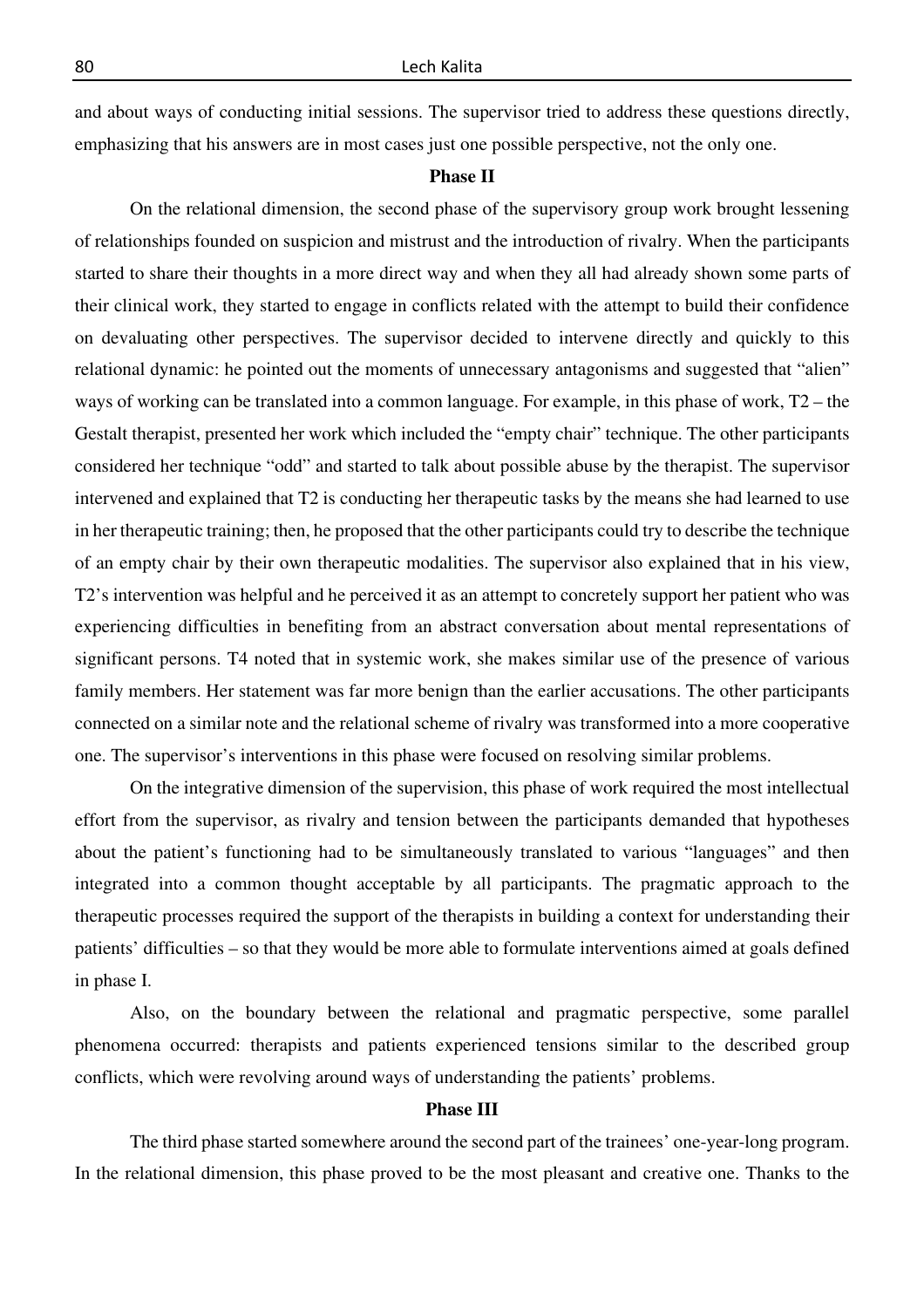former moderating of relational schemes of persecution and mistrust and subsequent rivalry, the group entered a phase of cooperation, mutual recognition, technical and theoretic pluralism, and deep engagement in their work with patients. The trainees had accepted their differing stances and made advantage of the multi-perspective approach to enrich their clinical understanding. To provide an example – the integrative therapist, T5, presented her work with a patient who struggled with the tendency to reproduce a destructive relational pattern in intimate relationships and asked T1, the psychoanalytic therapist, to help her understand the concept of transgenerational transmission. T1 presented an elaborate theoretic thought, which was supplemented in a few points by T3. Then, T2 said that this conversation did not directly involve her patient, but she would benefit by having been introduced to theories she did not know. T5 asked T2 to share how the transgenerational transmission is understood from the Gestalt perspective and T2, being able to hold her own identity, explained that she had focused on the direct quality of contact in the session and can elaborate on this aspect. The group listened to T2's comment carefully and decided it was a valuable contribution to understanding the patient.

 The relational dimension did not require the supervisor's heightened activity. The supervisor gently supported the developing processes of cooperation and respect, often stayed low profile and allowed the trainees to give support to each other. The supervisor decided to intervene in the closing part of supervisory sessions to realize the pragmatic dimension of supervision.

 From the perspective of an integrative, pragmatic model of supervision, the main point of focus in this phase was the matter of supporting the working alliance and developing ways of using an empathetic understanding to address the fundamental problems of patients (the goals of therapy). Most of the trainee-led psychotherapies developed positively but they had the tendency to drift away from the main problem, thus, the trainees needed some guidance in narrowing their work to the previously negotiated goals.

# **Phase IV**

 In the last phase of the supervisory work, the relational dimension was dominated by feelings of gratitude and satisfaction, punctuated by the sadness linked with the closing of the shared work without fulfilling all therapeutic ambitions. In this phase, similarities between the group process in supervision and individual therapeutic processes became obvious also for the trainees. The therapists were able to discuss relational themes with their patients and stressed that they benefit from being able to discuss their own separation feelings during supervisory sessions. They were able to draw a clear boundary between their own and their patients' feelings – they used awareness of their own relational experiences in service of better emotional attunement. In this phase (as in all the former phases), the supervisor addressed relational phenomena in group supervision processes without formulating pseudo-therapeutic comments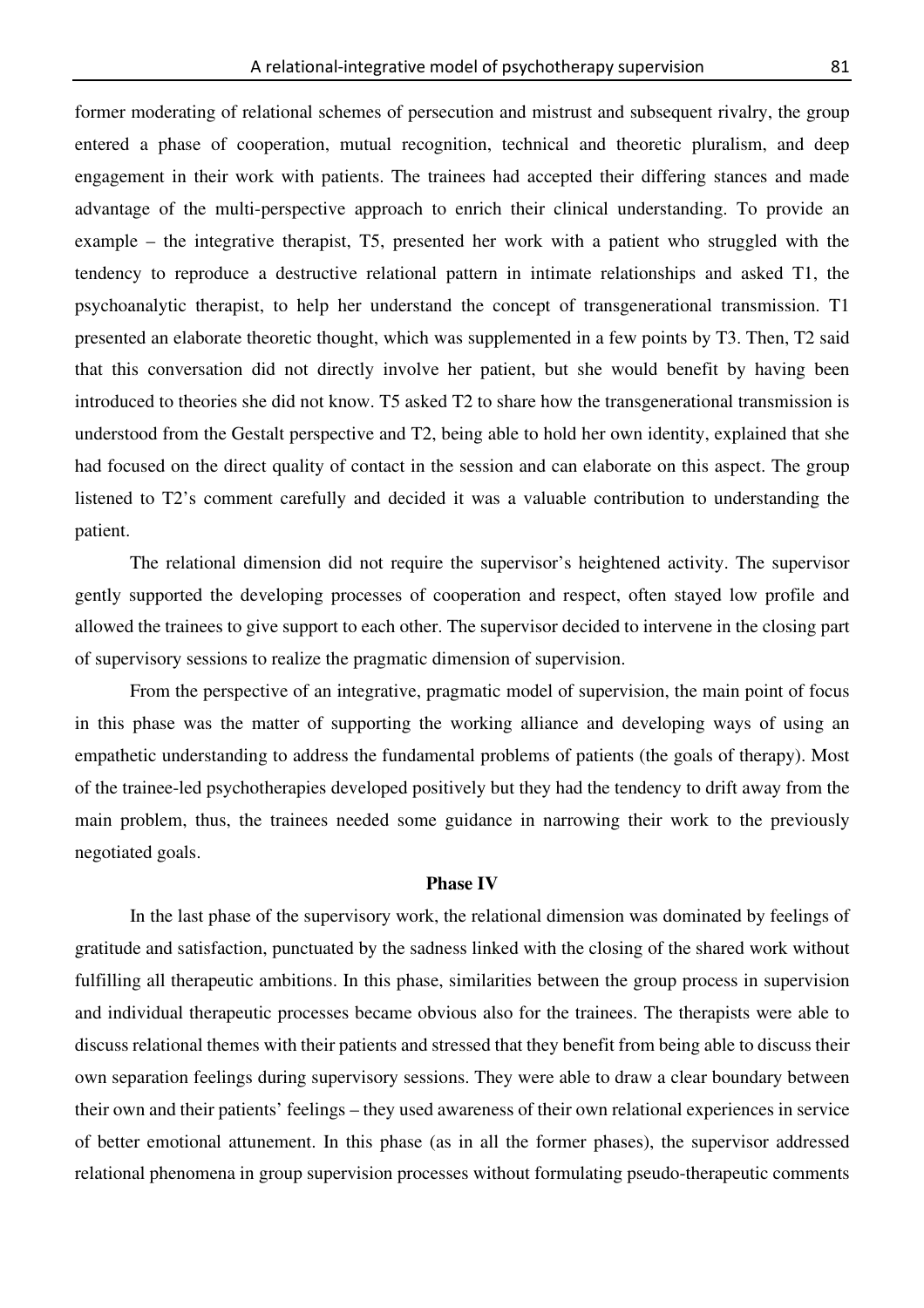regarding the therapists' experience but used these phenomena to demonstrate the parallel process or to ground themes from therapeutic processes in lived experience. For example, when T4 said she would miss the other trainees' voices and that in just a few weeks she would have to cope with potential new patients on her own, the supervisor did not suggest that the group or the therapist herself should address her painful feelings, like possible difficulties in accepting her own responsibility intrinsic to independence (the supervisory relationship did not give him the right to such comments) but used this relational phenomenon to point to possible difficulties of their patients in accepting responsibility and independence. In other words, the supervisor used T4's feeling as a point of reference to attune to patients' feelings.

 In the integrative dimension, the last phase of group work was focused mainly on evaluating the soon-to-be-finished therapeutic processes. This evaluation was both quantitative (patients were filling symptoms-related forms) and qualitative, by means of discussing what was successful and what was unsuccessful in each therapeutic process. The supervisor discussed helpful and effective attitudes and interventions and speculated about possible reasons for failures and shortcomings. The trainees pointed to the particular importance of feedback summarizing a year's work: in reference to the led therapeutic processes, the supervisor formulated comments in which he summarized the most helpful aspect of each trainee's individual style and tried to point out potential threats included in their individual styles. The trainees stressed that singling out and directly addressing their own individual style of work, which they were largely unaware of, was an important element of supporting their professional identities.

 During the discussion of most important changes in their clinical work, T1 pointed out that she had started to use theory in a less intellectual way and tried to make her language, in which she communicated with her patients, more simple; T4 said she had started to pay more attention to giving her patients more responsibility for their improvement; T2 highlighted that she had learned to use her emotions in a more systematic and careful way; T3 pointed that she had become more able to look for balance between support and insight; and T5 realized she had gained more proficiency in establishing an adequate distance to patients, which includes both being close to their feelings and keeping a professional boundary intact.

# **An exemplary supervisory session in the relative-integrative model**

 To illustrate the supervisory work in a most direct fashion, I will conclude by presenting an example of a supervisory session, which comes from working with a further group of trainees. This group of psychotherapists included the following persons:

**T6**: A trainee in psychoanalytic psychotherapy

**T7**: A trainee in systemic therapy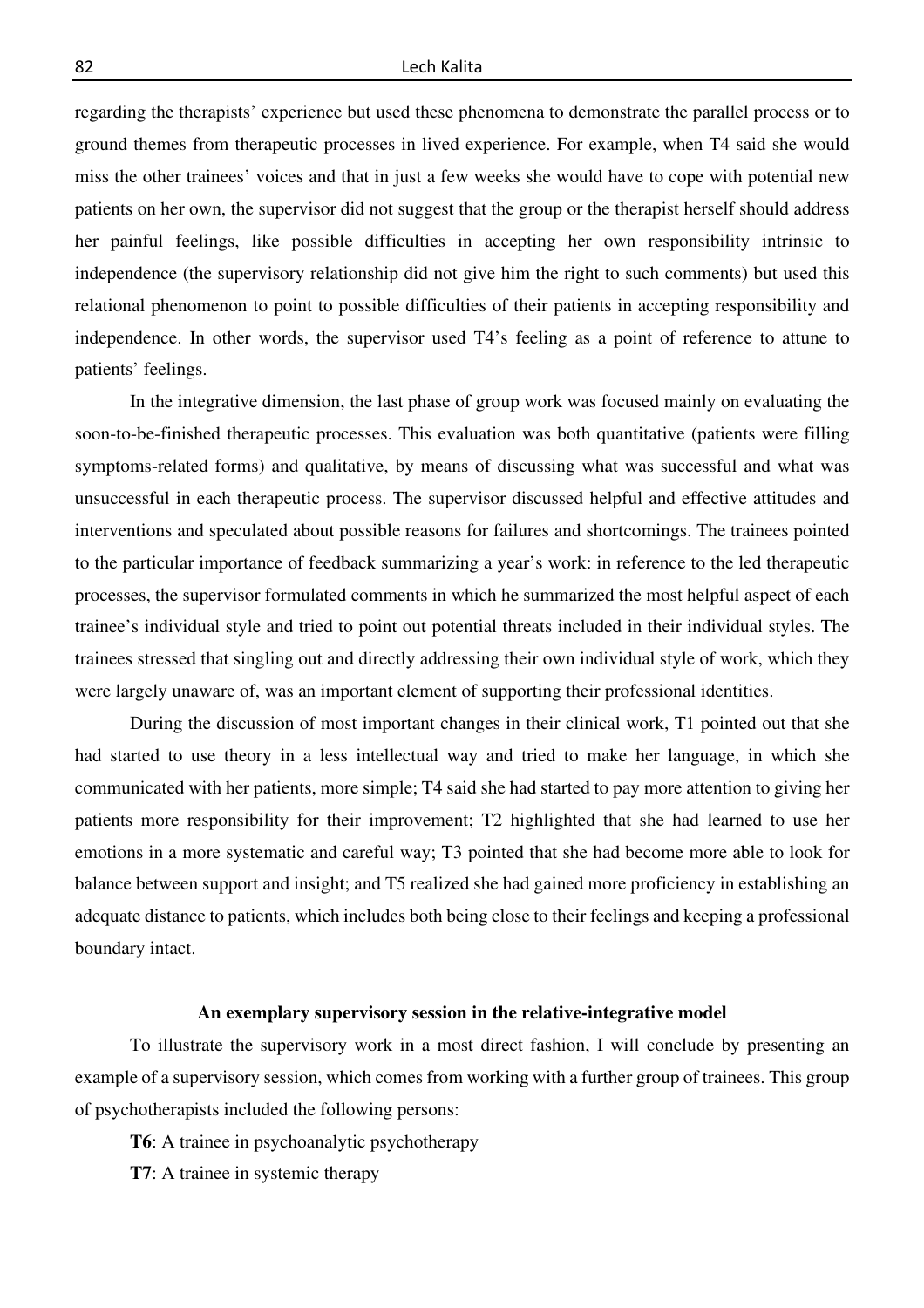**T8**: A trainee in psychoanalytic psychotherapy

**T9**: A trainee in cognitive-behavioral therapy

**T10**: A trainee in integrative psychotherapy

T10 presented the case:

*The patient Natalia lives with her mother, step-father, and two younger sisters. The mother's family lives in her nearest neighborhood (grandmother, mother's brother). The patient has just started her 3rd year of university studies, financed by her mother's brother. When she was 4, her parents broke up; since then she hadn't had any contact with her biological father, with an exception of a single phone call on her 18th birthday – when she told her father she didn't want to have anything in common with him. She knows where her father lives (nearby her house). She can't talk about her father with her family, as this leads to something she calls "hysterical attacks" presented by her mother.* 

 *She was seeking therapy due to depressive episodes. She is in pharmacological treatment.* 

*As her therapeutic goal, she has defined the need to work through the trauma related to the abandonment by her father. She added she wanted to improve her ability to concentrate; she would like to be more self-aware.* 

 *In the last two months, she started to drop out of her sessions. She always gives a justification for her absence (meeting with a friend, obligation to attend college classes, job interview).* 

*P: — Good afternoon.* 

*T: — Good afternoon.* 

*P: — Last week I was here, and it was dark. No one was there. Only after a while, I remembered that you had cancelled the session.* 

*T: — What did you feel when no one was here?* 

*P: — Relief, I guess. Yes, it was relief that the therapy will not happen. It costs me very much to be here.* 

*T: — You find it very hard to be in therapy. Can you tell me anything more about this?* 

*P: — When I'm here, it is fine. I start to talk and it is fine, but before I start, I wonder if this makes any sense. I feel that I cannot be helped. I was at the psychiatrist's and I have new pills, but they don't work at all. I don't have any energy. I have started to doubt if I should continue my studies [she describes how in crisis intervention classes she took all cases to herself and lived out her problems anew].* 

*T: — Is there something else?* 

*P*: — *Lately, I had a quarrel with my friend...* [She tells a story about a quarrel with a friend who left for a 2 weeks trip] *I feel that this relationship doesn't make any sense anyway.* 

*T: — Do you feel the same about us?*

*P:* [silence]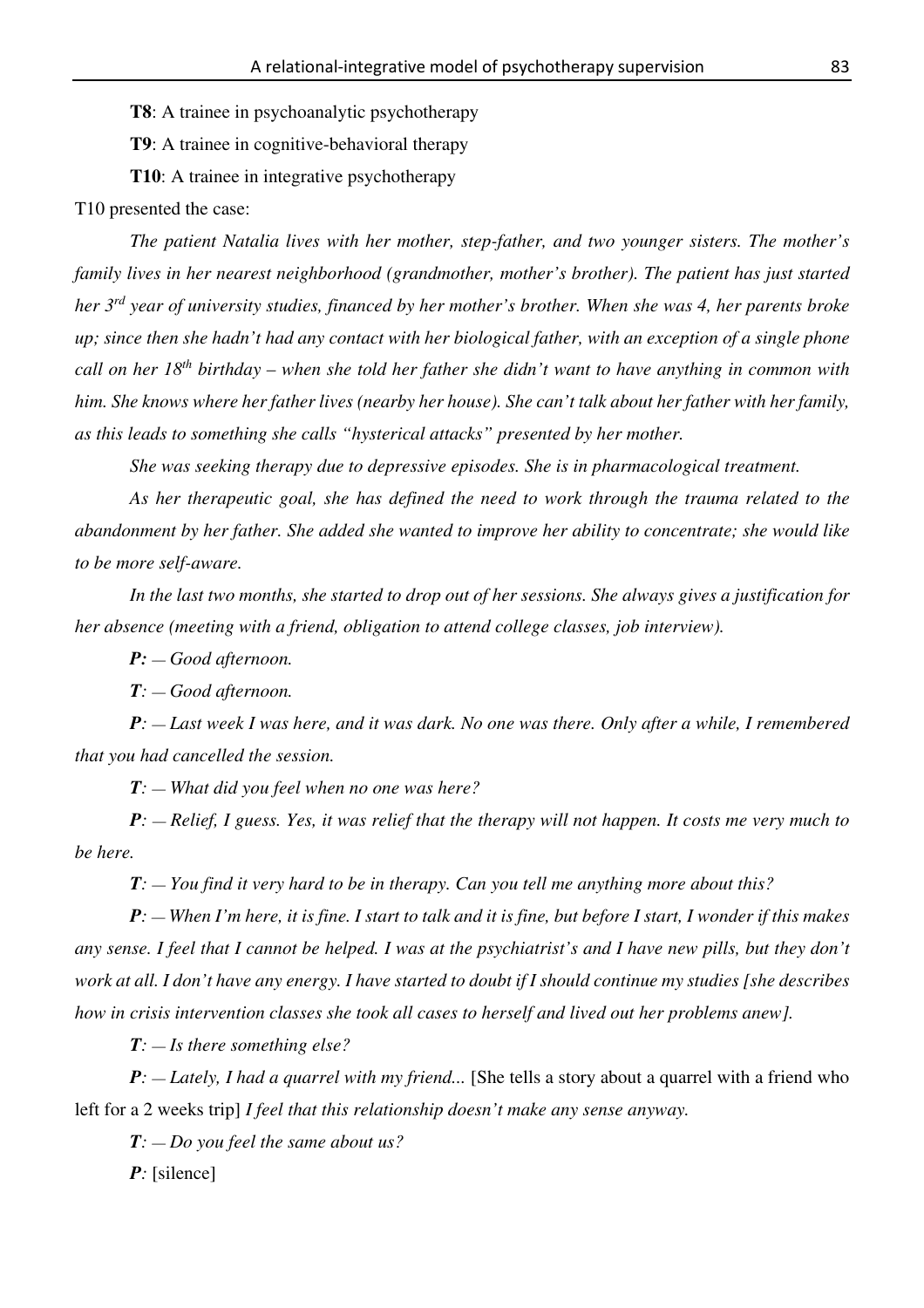*T: — Our sessions were cancelled for 2 weeks due to my absence.* 

*P*: — *Maybe there is something about this... But I know I can't be angry, everyone has the right to take some time off. It was me who was mistaken and thought the meeting would take place.* 

*T: — You felt abandoned.* 

*P*: [silence] — *I don't know, I had such destructive thoughts – to neglect the home assignment at the university. I got angry at myself but I was not able to write the assignment. 20 minutes passed. 3 days later I tried again. I felt hopeless, normal people just sit and write. If it was not for Bartek, I would have written nothing.* 

*T: — I will refer to our meetings again. On our first session, you were talking about very difficult issues, like you wanted to tell... To write everything at once…* 

*P: — It is true in a way. I want to feel better immediately but this is not the case and I'm angry. I feel deflated. I even experience suicidal thoughts again, I think about cutting myself. I won't do anything, I know this is not a solution but sometimes I just can't stand it. I don't have any energy.* [She tells about quitting the gym and neglecting her appearance].

*T: — It's like you are in a closed circle, without any strength left but you demand 100% effectiveness from yourself and you are angry at yourself that you can't do it.* 

*P*:  $-$  *This anger also leaves me weak. It is like this. I guess I'm having depression.* 

*T: — What does this mean to you?* 

*P: — Not much, really, no one will understand, anyway. I told my grandma about the pills and she told me to put myself together. I want someone to lead me, to tell me what's right and what's wrong. I feel that this therapy, and that my whole life – it's like being in a dark room, making movements with my arms, like this* [she demonstrates] *but I can't see anything.* 

*T: — You need to turn on the light.* 

*P: — Yes, yes, I need someone to turn on the light.* 

*T: — Can you turn on the light?* 

*P: — Ha ha... I don't know where the switch is.* 

*T: — We can look for it. But for now, we have to finish.*

The following discussion ensued in the supervision group:

**Supervisor**: — Let's begin. Maybe you can tell us something more about the current situation with Natalia and about the session.

**T10**: — Well, not much to add to what I have written down. Maybe it was a bit better after our last supervision but then this present crisis unfolded. My patient keeps on finding reasons to miss her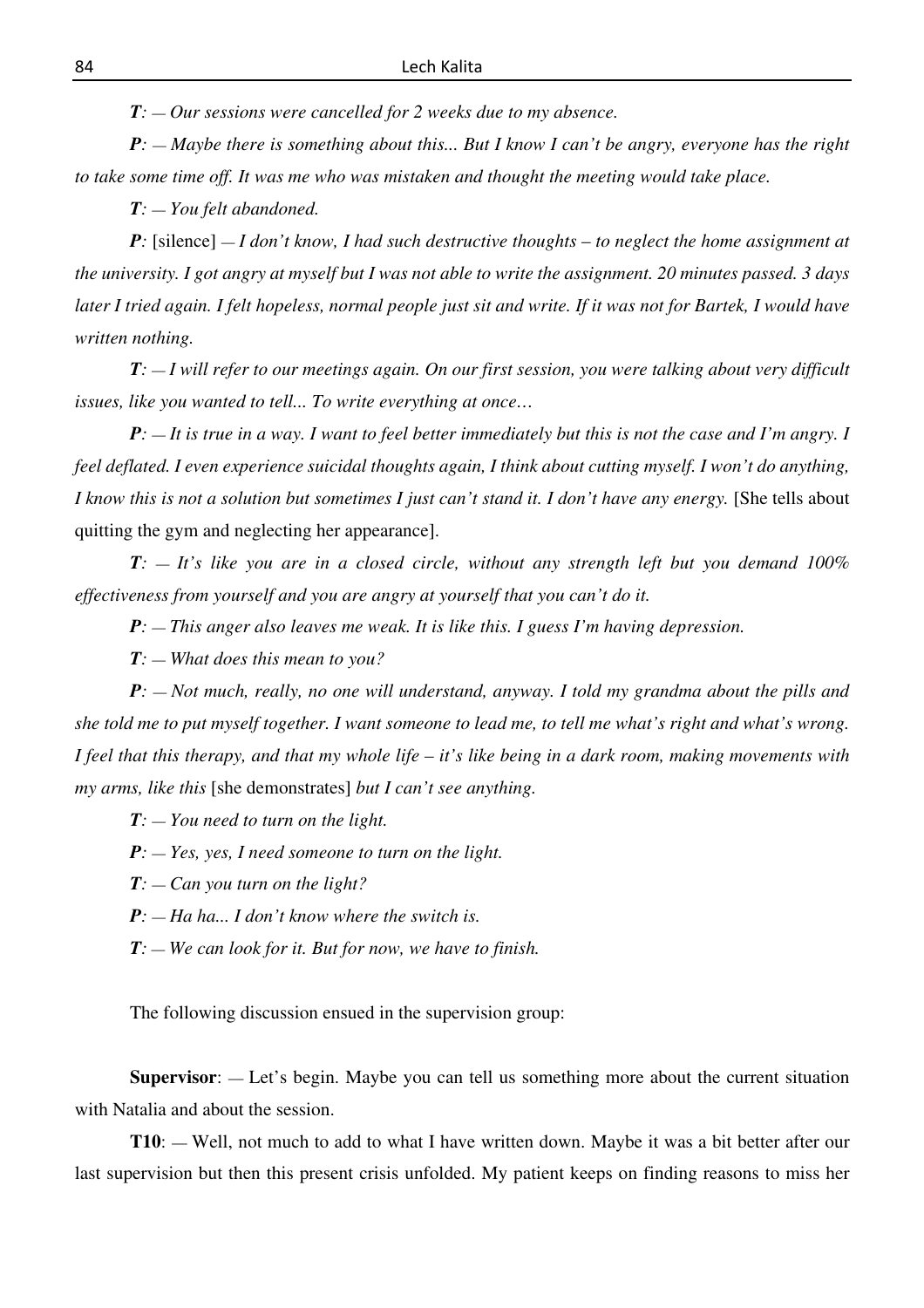sessions and I'm worried she might drop out from therapy. I'm not sure if it's a matter of motivation or if the therapy is too difficult for her. I suppose it's the latter but I don't really know. In fact, I don't know what to think, I would like to hear your comments. [Turning to the group] What do you think?

**S**: — [In brackets, in italics, I put unspoken thoughts of the supervisor that crossed his mind during this supervisory session.] [*I decide to keep silent, wait and see how the situation unfolds. I note that the therapist addresses the group directly in asking for support. I think that perhaps the patient is really determined to reach for help if I take into account the problematic course of her therapy and the fact that she could have dropped out earlier*].

**T6**: — I thought that maybe this patient reacts to something related to the therapeutic process. I'm wondering: what makes her so uncomfortable when she's with you, what troubles her? Maybe she's seeing you too rarely? And then she hates you like she hates her biological father?

**S**: — [*This does not convince me but I think that it is important that T6 is trying to support T10 with her own understanding and that she quickly offers her comment, without prolonged silence. I decide to keep on observing the situation*].

**T10**: — I don't know if she hates me. But indeed, sometimes I feel quite tormented or uncomfortable when I'm with her. I don't know what I could possibly say to her, how I could help her. And I even noticed that when the patient was absent, I felt a bit of relief, similar to the one that the patient was talking about in our session.

**S**: — [*I think that the feeling of helplessness that T10 notices is the dominating experience of her patient, but I still refrain from commenting and wait*].

**T8**: — Yes, so I suppose that maybe you should use your feelings and on this basis try to say something to the patient. She seems to be lost in her feelings and if you made use of countertransference and told her that it is her who is feeling tormented and that she feels relieved when she can be absent from the meeting – this would help her find herself. I think you should comment in transferencecountertransference.

**S:** — [*On the one hand, this comments sounds a bit scolding but what is in the foreground is the fact that T8 attempts to support T10 and offers his own point of view. T10 is not offended and listens carefully. I'm happy with the group work and I think that maybe Natalia needs a similar experience of being listened to by someone who is clearly attempting to support her; without this experience, she feels alone in the dark room*].

**T10**: — I don't know... I don't know. I guess I'm a bit afraid of telling her such things; I don't want to scare her away. I'm wondering if I can say anything at all. I don't want to make her drop out by an inadequate comment.

**T7**: — Such a huge... mass of helplessness. Who will turn the light on?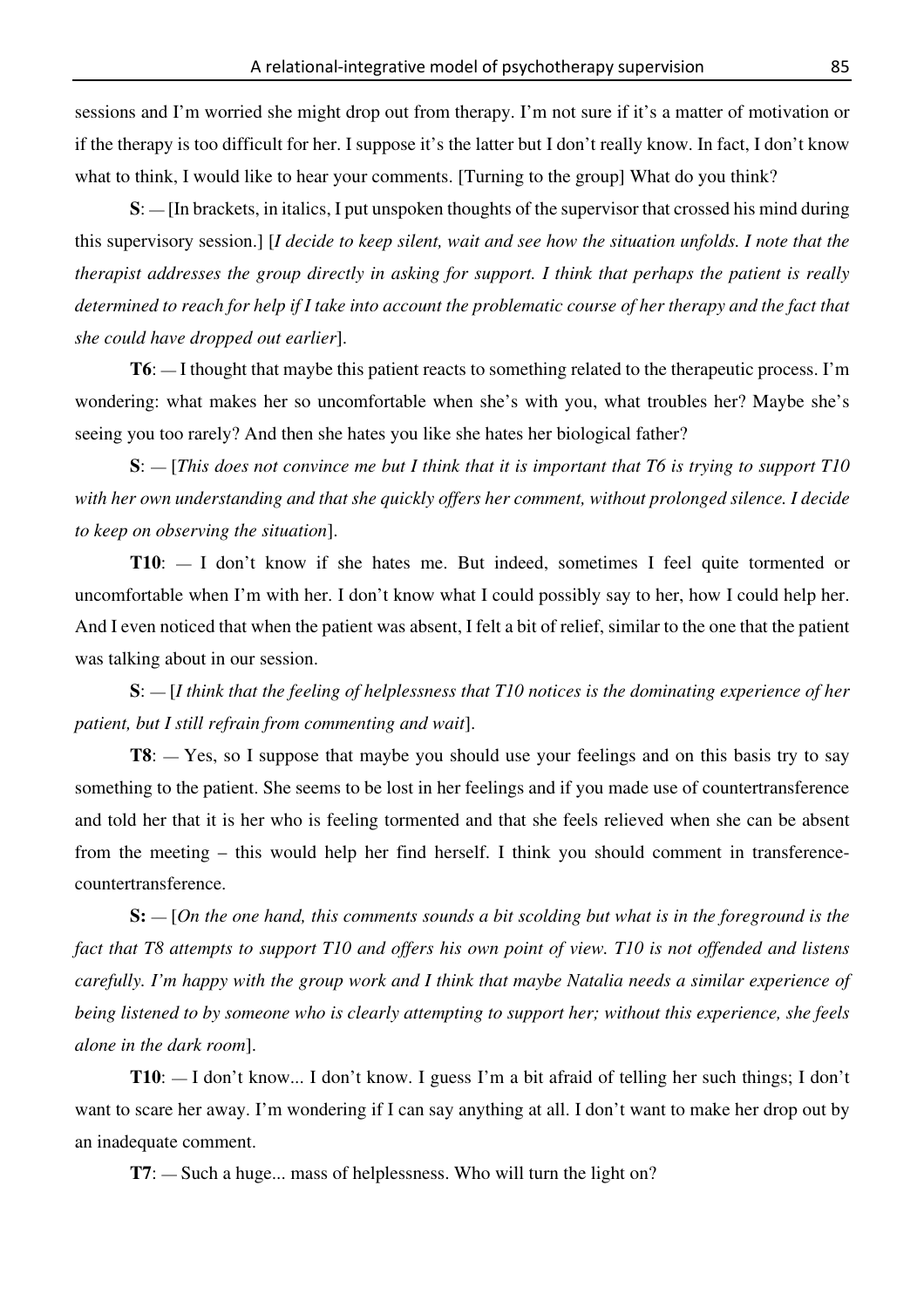**S**: — [*I felt that this might be one of the crucial problems in the current therapeutic situation. On the one hand, there is the patient, desperately looking for an object in the wake of a paralyzing fear of nothingness, and on the other hand, there is the therapist who cares for the patient but who is too afraid not to hurt the patient. The silence after T7's comment seemed to correspond with the tense atmosphere in T10's sessions as I imagine it. This made me think about being lost in a dark room. I formulate a thought about the need of more active involvement on T10's part but as for this moment, I decide to invite T9 into the discussion, as I feel that she is left out and perhaps a bit overwhelmed by the "psychoanalytic discourse" of T6 and T8. I feel that my intervention might support both T9's comfort in the group and in some way might help the group experience something I want to describe subsequently*].

**S**: — And how about you? What do you think?

**T9**: — Me? I think that this patient is sinking into depression. She doesn't care about her appearance; she withdraws from her life just like she withdraws from therapy. That's why I would try something to make her more alive: maybe I would try to sit with her and write a list of possible activities or to plan the day – something to stop her from falling into this state.

[*At this point, I decide to give a comment in which I attempt to gather the group's thoughts, my own thoughts, and reflections about the parallel process*.]

**S**: — It seems to me that you are using different languages and propose interventions that are based on diverse, individual styles but you are all trying to address the patient's problem in a similar way, which I perceive as helpful. At first, I want to stress that in my opinion, the patient describes her state quite clearly at the beginning and at the end of the session. She finishes with an image of being lost in a dark room but she also begins by saying that it was dark and empty when she came to see T10 last time. I think that this is not only a real account of going to a cancelled session but also a description of the patient's internal world. If the patient is sinking in a depressive experience, as T9 suggests, these images would be much grounded in such an experience: a feeling of being desperately stuck in a world where you are left alone. Thus, I feel that all of your propositions are worthwhile because in each case you are trying to emphasize that the therapist is present and is willing to help the patient. That the therapist can actively hold the patient's hand, in a metaphorical manner; to ensure the patient that she is not alone, even though this is what she dreads the most. Whether we achieve this goal by a comment in which we show clearly that we are thinking about the patient and her history, as T6 suggest; or by using our feelings to work in transference, as T8 suggests; or by a metaphorical comment about putting the light on, as T7 suggest; or by mutual, concrete work on making the patient's day more active, as T9 suggests – this decision is less important than the general direction of highlighting the therapist's presence and care for her patient. I think that if you want to prevent a drop-out, it would be good to use your own style and your own language to reach for the patient, to show her that you are actively engaging in attempts to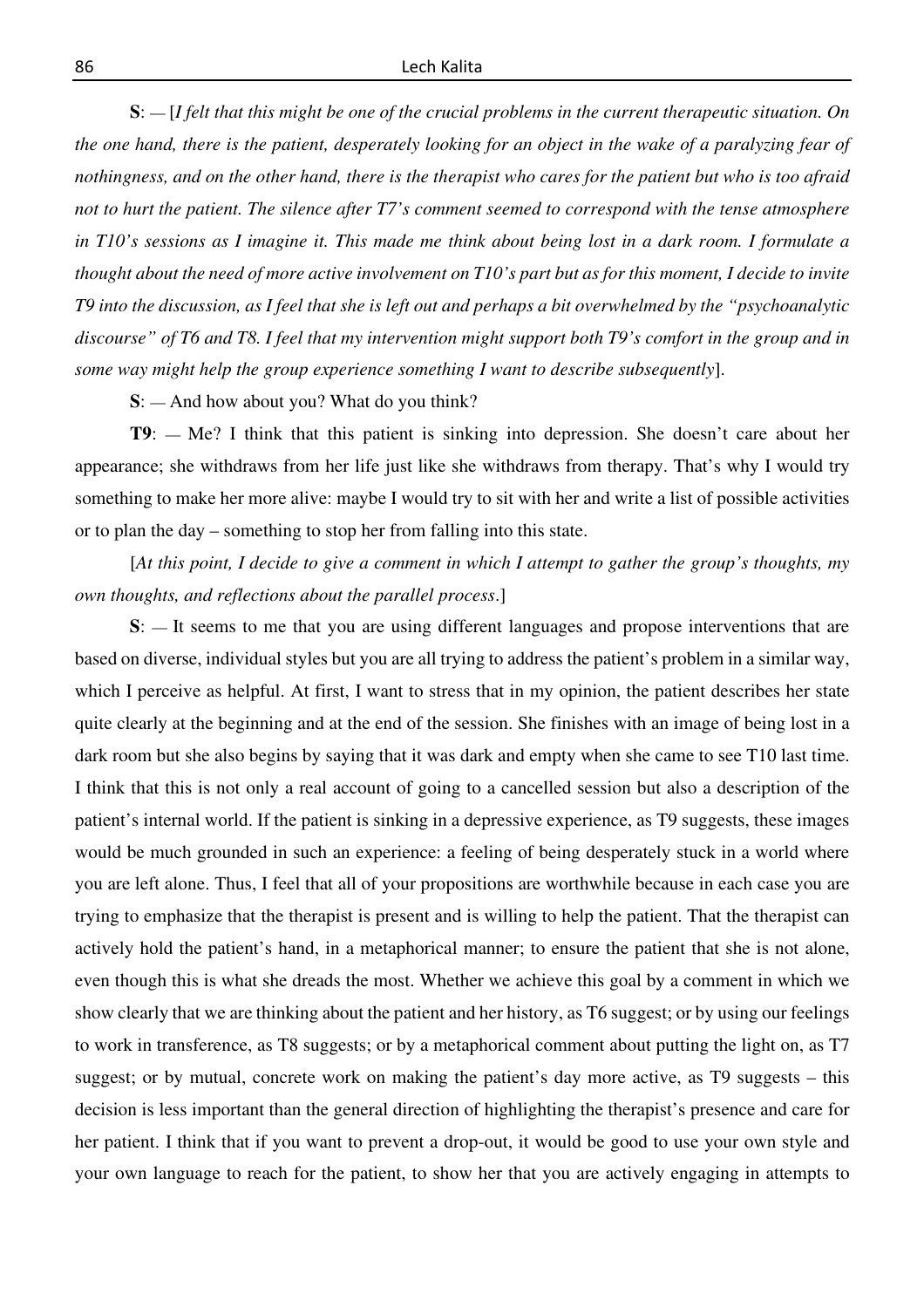understand her and that she is actually not alone in the dark room. If the patient feels such a presence, you can return to more typical work revolving around conveying your understanding of the patient's experience; but now, perhaps, Natalia needs to feel that there is someone who is willing to support her.

[*I feel that this intervention was well received not only by T10 but also by the rest of the group, especially by T9, who might have feared that her proposition is to "shallow" for the other participants. The atmosphere becomes clearly more relaxed.*]

**T10**: — Thank you, I feel better prepared for my next session... I think I don't worry so much that I will hurt Natalia and make her drop out.

**T6**: [smiling] — And now we know that it is the therapist who should turn the light on...

# **Summary**

 In this article, a detailed description of a supervision model applied in supervisory work with groups of psychotherapy trainees is presented. This model is built upon two theoretic foundations: the understanding of interpersonal dynamics is grounded in a relational and intersubjective approach to psychotherapy supervision, while the attitude of pragmatism and evidence-based interventions are linked with an integrative perspective. Thus, the presented approach is described as a relational-integrative model. Results of research in the field of links between supervision and psychotherapy effectiveness are presented; there is a contemporary emphasis on the need for creating and formulating precise descriptions of models of psychotherapy supervision. The main part of this paper was a detailed description of supervision techniques in the relational-integrative model and examples of practical implementation of these techniques in work with two groups of psychotherapy trainees.

#### **References**

- 1. Watkins C. Toward a Tripartite Vision of Supervision for Psychoanalysis and Psychoanalytic Psychotherapies: Alliance, Transference–Countertransference Configuration, and Real Relationship. Psychoanal. Rev. 2011; 98. 557-590.
- 2. Hess AK. Psychotherapy supervision: theory, research, and practice. New Jersey: Wiley; 1980.
- 3. Watkins C. Psychotherapy Supervision in the 21st Century: Some Pressing Needs and Impressing Possibilities, Clin. Supervisor, 1998; 7(2): 93–10.
- 4. Watkins C. Does Psychotherapy Supervision Contribute to Patient Outcomes? Considering Thirty Years of Research, Clin. Supervisor, 2011; 30:2, 235-256.
- 5. Wheeler S, Richards K. The impact of clinical supervision on counsellors and therapists, their practice and their clients. A systematic review of the literature. Couns. Psychother. Res. 2007; 7:1, 54-65.
- 6. Hess AK. Psychotherapy supervision: A conceptual review. In: A. K. Hess, K. D. Hess, & T. H. Hess (ed.), Psychotherapy supervision: Theory, research, and practice. New Jersey: Wiley; 2008, pp. 3-22.
- 7. Kilminster S, Jolly B. Effective supervision in clinical practice settings: a literature review. Med. Educ. 2000; 34; (10): 781–881.
- 8. Schlessinger N. Supervision of psychotherapy. A critical review of the literaturę. Arch. Gen. Psychiatry 1966; 15(2):129−134.